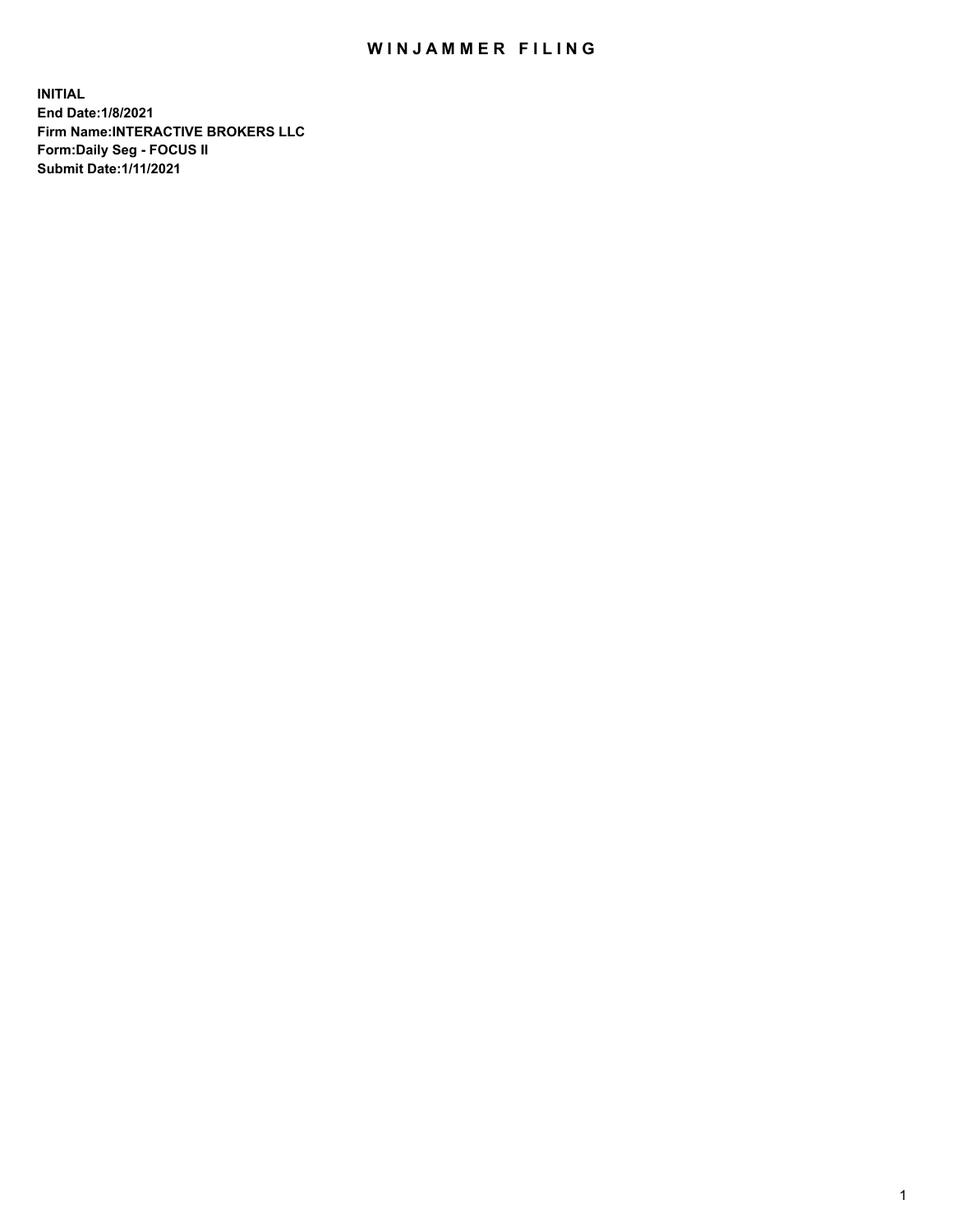**INITIAL End Date:1/8/2021 Firm Name:INTERACTIVE BROKERS LLC Form:Daily Seg - FOCUS II Submit Date:1/11/2021 Daily Segregation - Cover Page**

| Name of Company                                                                                                                                                                                                                                                                                                               | <b>INTERACTIVE BROKERS LLC</b>                                                            |
|-------------------------------------------------------------------------------------------------------------------------------------------------------------------------------------------------------------------------------------------------------------------------------------------------------------------------------|-------------------------------------------------------------------------------------------|
| <b>Contact Name</b>                                                                                                                                                                                                                                                                                                           | James Menicucci                                                                           |
| <b>Contact Phone Number</b>                                                                                                                                                                                                                                                                                                   | 203-618-8085                                                                              |
| <b>Contact Email Address</b>                                                                                                                                                                                                                                                                                                  | jmenicucci@interactivebrokers.c<br><u>om</u>                                              |
| FCM's Customer Segregated Funds Residual Interest Target (choose one):<br>a. Minimum dollar amount: ; or<br>b. Minimum percentage of customer segregated funds required:% ; or<br>c. Dollar amount range between: and; or<br>d. Percentage range of customer segregated funds required between: % and %.                      | $\overline{\mathbf{0}}$<br>0<br>155,000,000 245,000,000<br>0 <sub>0</sub>                 |
| FCM's Customer Secured Amount Funds Residual Interest Target (choose one):<br>a. Minimum dollar amount: ; or<br>b. Minimum percentage of customer secured funds required:%; or<br>c. Dollar amount range between: and; or<br>d. Percentage range of customer secured funds required between:% and%.                           | <u>0</u><br>$\overline{\mathbf{0}}$<br>80,000,000 120,000,000<br>00                       |
| FCM's Cleared Swaps Customer Collateral Residual Interest Target (choose one):<br>a. Minimum dollar amount: ; or<br>b. Minimum percentage of cleared swaps customer collateral required:%; or<br>c. Dollar amount range between: and; or<br>d. Percentage range of cleared swaps customer collateral required between:% and%. | <u>0</u><br>$\underline{\mathbf{0}}$<br>$\underline{0}$ $\underline{0}$<br>0 <sub>0</sub> |

Attach supporting documents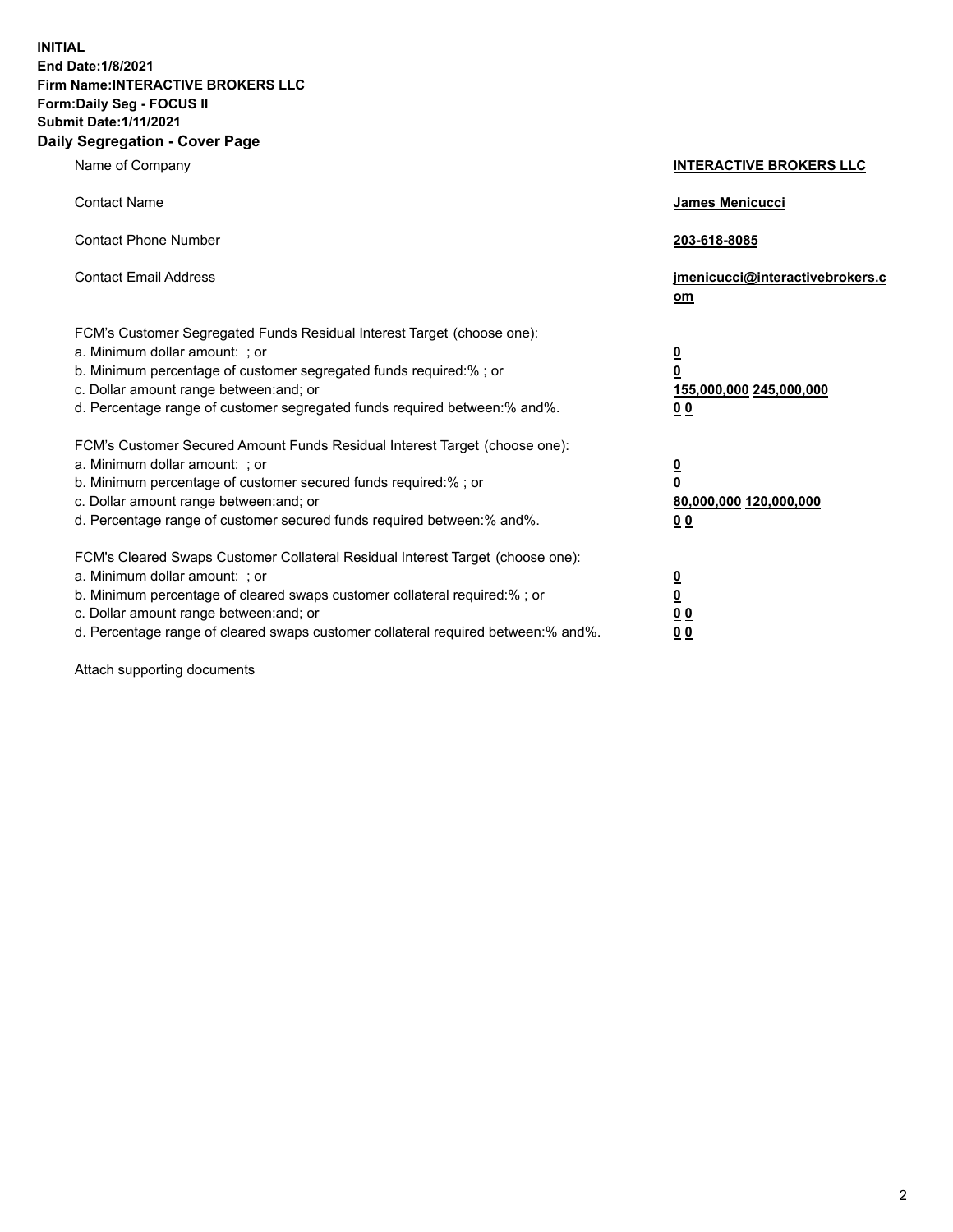## **INITIAL End Date:1/8/2021 Firm Name:INTERACTIVE BROKERS LLC Form:Daily Seg - FOCUS II Submit Date:1/11/2021 Daily Segregation - Secured Amounts**

|     | Daily Segregation - Secured Amounts                                                                |                                               |
|-----|----------------------------------------------------------------------------------------------------|-----------------------------------------------|
|     | Foreign Futures and Foreign Options Secured Amounts                                                |                                               |
|     | Amount required to be set aside pursuant to law, rule or regulation of a foreign                   | $0$ [7305]                                    |
|     | government or a rule of a self-regulatory organization authorized thereunder                       |                                               |
| 1.  | Net ledger balance - Foreign Futures and Foreign Option Trading - All Customers                    |                                               |
|     | A. Cash                                                                                            | 551,799,143 [7315]                            |
|     | B. Securities (at market)                                                                          | $0$ [7317]                                    |
| 2.  | Net unrealized profit (loss) in open futures contracts traded on a foreign board of trade          | 32,137,388 [7325]                             |
| 3.  | Exchange traded options                                                                            |                                               |
|     | a. Market value of open option contracts purchased on a foreign board of trade                     | 111,708 [7335]                                |
|     | b. Market value of open contracts granted (sold) on a foreign board of trade                       | 4,702 [7337]                                  |
| 4.  | Net equity (deficit) (add lines 1. 2. and 3.)                                                      | 584,043,537 [7345]                            |
| 5.  | Account liquidating to a deficit and account with a debit balances - gross amount                  | 12,916 [7351]                                 |
|     | Less: amount offset by customer owned securities                                                   | 0 [7352] 12,916 [7354]                        |
| 6.  | Amount required to be set aside as the secured amount - Net Liquidating Equity                     | 584,056,453 [7355]                            |
|     | Method (add lines 4 and 5)                                                                         |                                               |
| 7.  | Greater of amount required to be set aside pursuant to foreign jurisdiction (above) or line        | 584,056,453 [7360]                            |
|     | 6.                                                                                                 |                                               |
|     | FUNDS DEPOSITED IN SEPARATE REGULATION 30.7 ACCOUNTS                                               |                                               |
| 1.  | Cash in banks                                                                                      |                                               |
|     | A. Banks located in the United States                                                              | 100,516,813 [7500]                            |
|     | B. Other banks qualified under Regulation 30.7                                                     | 0 [7520] 100,516,813 [7530]                   |
| 2.  | Securities                                                                                         |                                               |
|     | A. In safekeeping with banks located in the United States                                          | 449,974,500 [7540]                            |
|     | B. In safekeeping with other banks qualified under Regulation 30.7                                 | 0 [7560] 449,974,500 [7570]                   |
| 3.  | Equities with registered futures commission merchants                                              |                                               |
|     | A. Cash                                                                                            | $0$ [7580]                                    |
|     | <b>B.</b> Securities                                                                               | $0$ [7590]                                    |
|     | C. Unrealized gain (loss) on open futures contracts                                                | $0$ [7600]                                    |
|     | D. Value of long option contracts                                                                  | $0$ [7610]                                    |
|     | E. Value of short option contracts                                                                 | 0 [7615] 0 [7620]                             |
| 4.  | Amounts held by clearing organizations of foreign boards of trade                                  |                                               |
|     | A. Cash                                                                                            | $0$ [7640]                                    |
|     | <b>B.</b> Securities                                                                               | $0$ [7650]                                    |
|     | C. Amount due to (from) clearing organization - daily variation                                    | $0$ [7660]                                    |
|     | D. Value of long option contracts                                                                  | $0$ [7670]                                    |
|     | E. Value of short option contracts                                                                 | 0 [7675] 0 [7680]                             |
| 5.  | Amounts held by members of foreign boards of trade                                                 |                                               |
|     | A. Cash                                                                                            | 145,476,937 [7700]                            |
|     | <b>B.</b> Securities                                                                               | $0$ [7710]                                    |
|     | C. Unrealized gain (loss) on open futures contracts                                                | 34,395,350 [7720]                             |
|     | D. Value of long option contracts                                                                  | 111,708 [7730]                                |
| 6.  | E. Value of short option contracts                                                                 | <mark>-4,702</mark> [7735] 179,979,293 [7740] |
| 7.  | Amounts with other depositories designated by a foreign board of trade<br>Segregated funds on hand | 0 [7760]                                      |
| 8.  | Total funds in separate section 30.7 accounts                                                      | $0$ [7765]                                    |
| 9.  | Excess (deficiency) Set Aside for Secured Amount (subtract line 7 Secured Statement                | 730,470,606 [7770]                            |
|     | Page 1 from Line 8)                                                                                | 146,414,153 [7380]                            |
| 10. | Management Target Amount for Excess funds in separate section 30.7 accounts                        | 80,000,000 [7780]                             |
| 11. | Excess (deficiency) funds in separate 30.7 accounts over (under) Management Target                 | 66,414,153 [7785]                             |
|     |                                                                                                    |                                               |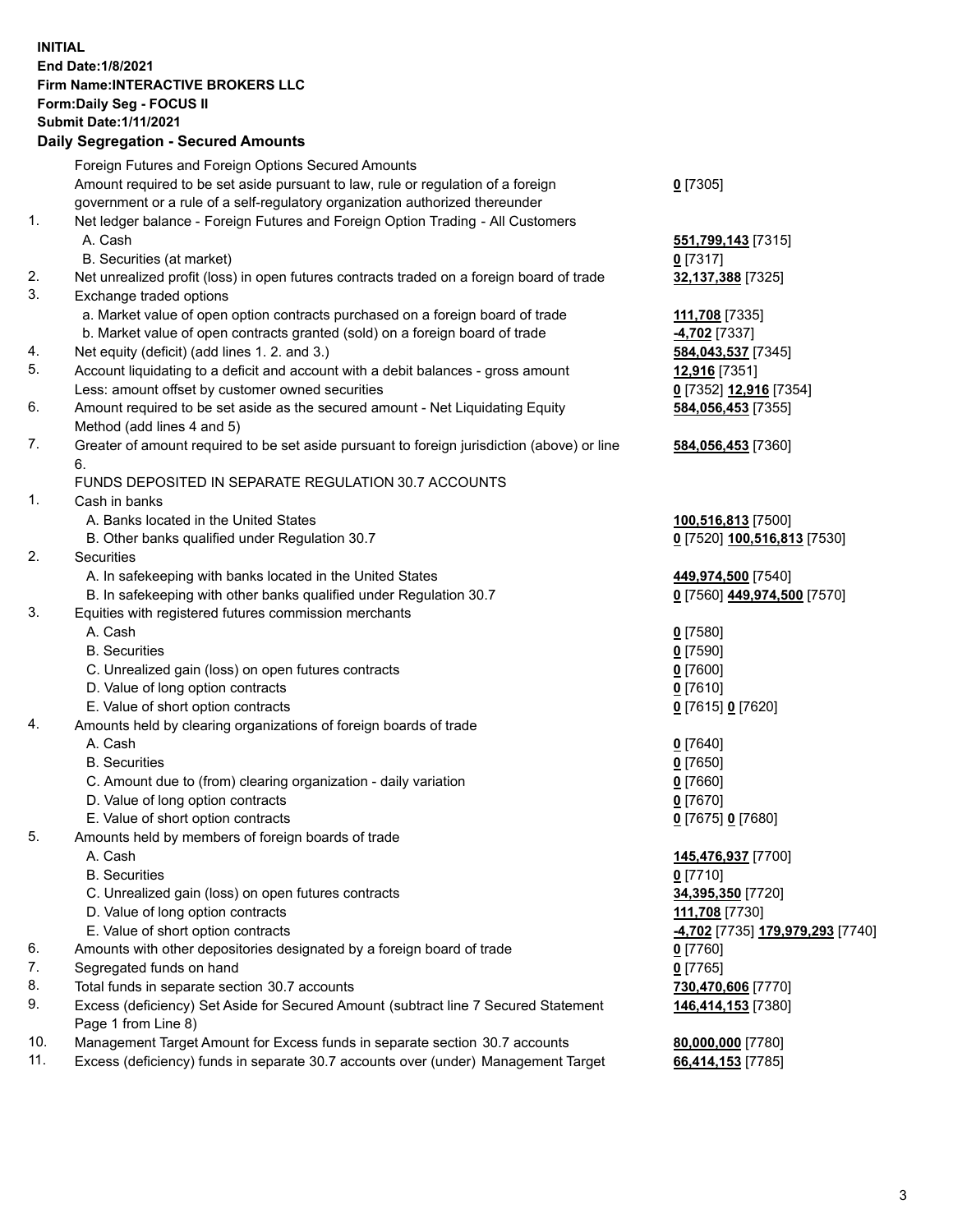**INITIAL End Date:1/8/2021 Firm Name:INTERACTIVE BROKERS LLC Form:Daily Seg - FOCUS II Submit Date:1/11/2021 Daily Segregation - Segregation Statement** SEGREGATION REQUIREMENTS(Section 4d(2) of the CEAct) 1. Net ledger balance A. Cash **5,576,591,220** [7010] B. Securities (at market) **0** [7020] 2. Net unrealized profit (loss) in open futures contracts traded on a contract market **358,665,128** [7030] 3. Exchange traded options A. Add market value of open option contracts purchased on a contract market **272,111,098** [7032] B. Deduct market value of open option contracts granted (sold) on a contract market **-235,487,160** [7033] 4. Net equity (deficit) (add lines 1, 2 and 3) **5,971,880,286** [7040] 5. Accounts liquidating to a deficit and accounts with debit balances - gross amount **3,401,010** [7045] Less: amount offset by customer securities **0** [7047] **3,401,010** [7050] 6. Amount required to be segregated (add lines 4 and 5) **5,975,281,296** [7060] FUNDS IN SEGREGATED ACCOUNTS 7. Deposited in segregated funds bank accounts A. Cash **2,086,423,210** [7070] B. Securities representing investments of customers' funds (at market) **2,015,822,770** [7080] C. Securities held for particular customers or option customers in lieu of cash (at market) **0** [7090] 8. Margins on deposit with derivatives clearing organizations of contract markets A. Cash **2,967,066** [7100] B. Securities representing investments of customers' funds (at market) **2,131,072,212** [7110] C. Securities held for particular customers or option customers in lieu of cash (at market) **0** [7120] 9. Net settlement from (to) derivatives clearing organizations of contract markets **-89,434,108** [7130] 10. Exchange traded options A. Value of open long option contracts **272,034,928** [7132] B. Value of open short option contracts **-235,467,278** [7133] 11. Net equities with other FCMs A. Net liquidating equity **0** [7140] B. Securities representing investments of customers' funds (at market) **0** [7160] C. Securities held for particular customers or option customers in lieu of cash (at market) **0** [7170] 12. Segregated funds on hand **0** [7150] 13. Total amount in segregation (add lines 7 through 12) **6,183,418,800** [7180] 14. Excess (deficiency) funds in segregation (subtract line 6 from line 13) **208,137,504** [7190] 15. Management Target Amount for Excess funds in segregation **155,000,000** [7194] **53,137,504** [7198]

16. Excess (deficiency) funds in segregation over (under) Management Target Amount Excess